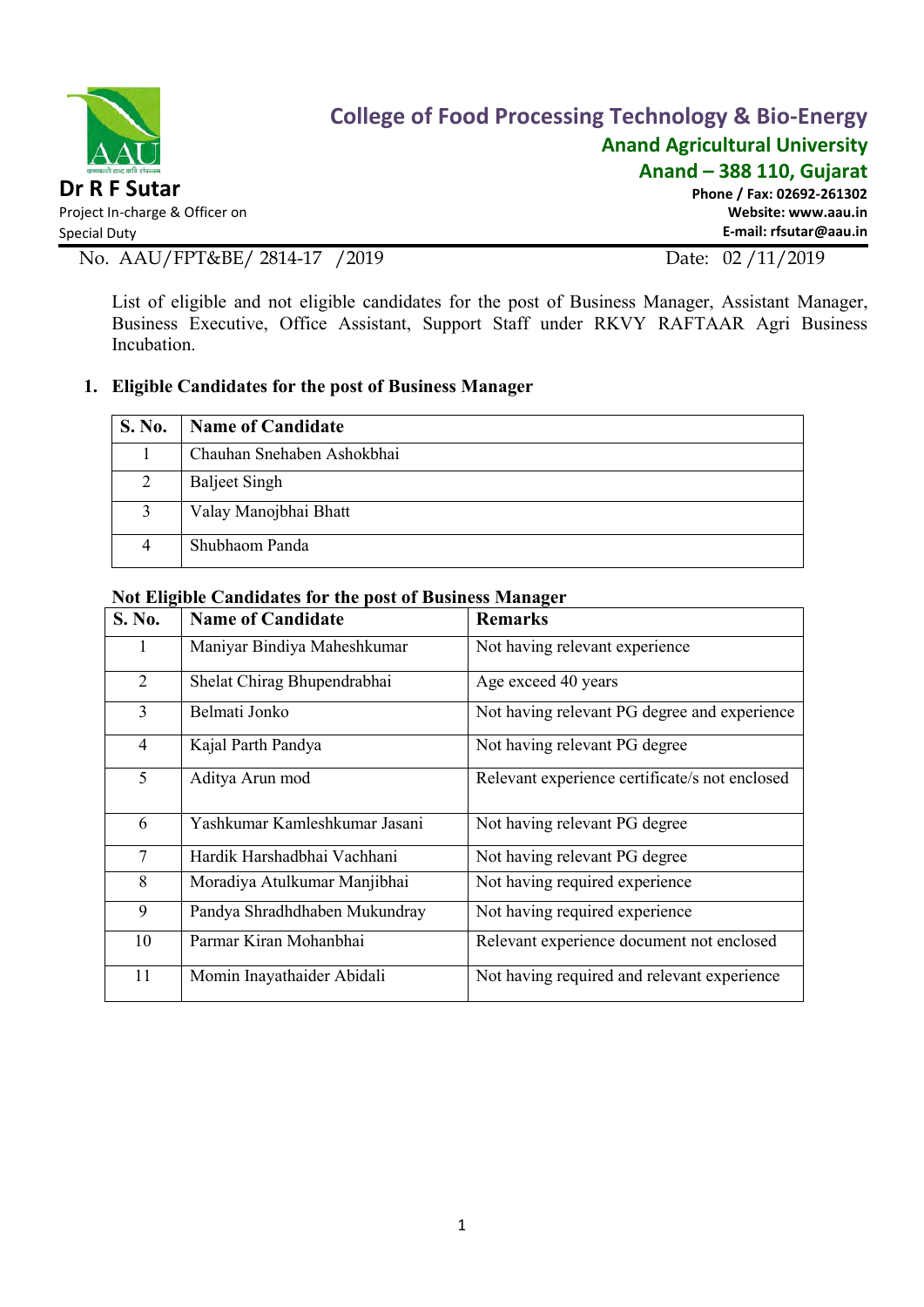| 0<br>S. No.    | <b>Name of Candidate</b>      |
|----------------|-------------------------------|
|                | Asha H. Chavda                |
| $\overline{2}$ | Jebsy Alexander               |
| 3              | Saiyed Mubbasiali Anavarali   |
| $\overline{4}$ | Parmar Jitendra Maganbhai     |
| 5              | Pandya Shradhdhaben Mukundray |
| 6              | Valay Manojbhai Bhatt         |
| 7              | Shubhaom Panda                |
| 8              | Moradiya Atulkumar Manjibhai  |

### 2. Eligible Candidates for the post of Assistant Manager

#### Not Eligible Candidates for the post of Assistant Manager

| S. No.         | <b>Name of Candidate</b>      | <b>Remarks</b>                                      |
|----------------|-------------------------------|-----------------------------------------------------|
| 1              | Solanki Mahesh Arvindbhai     | Not having relevant and required experience         |
| $\overline{2}$ | Suvagiya Dayaben Ramanikbhai  | Not having required experience                      |
| $\overline{3}$ | Halpati Jerul Ramanbhai       | Not having relevant and required experience         |
| $\overline{4}$ | Mehulkumar Manharbhai Patel   | Not having required experience                      |
| 5              | Patel Dipenkumar Prafulbhai   | Not having relevant degree                          |
| 6              | Patel Parimalkumar Bharatbhai | Not having required experience                      |
| $\tau$         | Solanki Mayurkumar Sureshbhai | Not having required experience                      |
| 8              | Kazi Mohina Mohammad Salim    | Not having relevant PG degree and experience        |
| $\overline{9}$ | Patel Harsh Rajeshkumar       | Not having relevant PG degree and experience        |
| 10             | Patel Akshaybhai Harshadbhai  | Not having relevant PG degree and experience        |
| 11             | Patel Sarvam Kamleshbhai      | Not having relevant PG degree and experience        |
| 12             | Balas Namrataben Devayatbhai  | Not having required experience                      |
| 13             | Patel Jankiben Harshadbhai    | Not having required experience                      |
| 14             | Chauhan Yajuvendrasingh       | Relevant documents for experience and degree not    |
|                | Yogendrasingh                 | attached                                            |
| 15             | Dipen Dodiya                  | Application received after last date and not having |
|                |                               | relevant degree                                     |
| 16             | Joshi Dhruvkumar Champaklal   | Not having relevant PG degree                       |
| 17             | Belmati Jonko                 | Not having relevant PG degree and experience        |
| 18             | Aditya Arun mod               | Relevant experience certificates not enclosed       |
| 19             | Kajal Parth Pandya            | Not having relevant PG degree                       |
| 20             | Ka. Patel Divyesh Shashikant  | Not having relevant PG degree                       |
| 21             | Patel Pratikkumar Dineshbhai  | Not having relevant PG degree                       |
| 22             | Yashkumar Kamleshkumar Jasani | Not having relevant PG degree                       |
| 23             | Hardik Harshadbhai Vachhani   | Not having relevant PG degree                       |
| 24             | Urvikumar Dhagat              | Not having relevant PG degree                       |
| 25             | Jay Harishbhai Trivedi        | Not having relevant PG degree and experience        |
| 26             | Somani Mansukh Dhirabhai      | Age Proof Not Attached                              |
| 27             | Momin Inayathaider Abidali    | Not having relevant experience                      |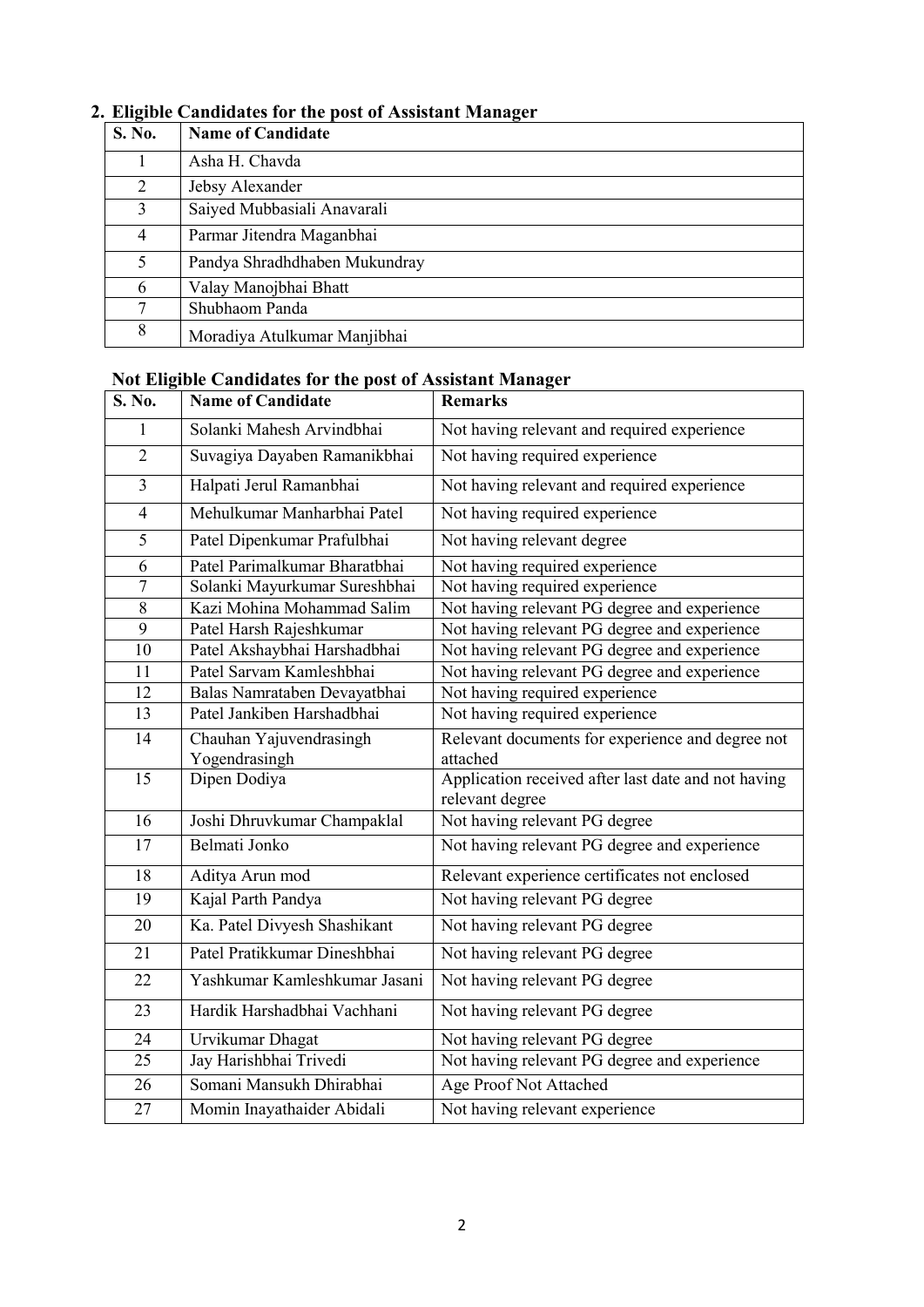| S. No.         | <b>Name of Candidate</b>        |
|----------------|---------------------------------|
| 1              | Patel Rahibahen Maheshkumar     |
| $\overline{2}$ | Shah Shraddha Sanjaykumar       |
| 3              | Patel Dishaben Rajendrabhai     |
| 4              | Momin Inayathaider Abidali      |
| 5              | Shashant Bhikhabhai Parmar      |
| 6              | Halpati Jerul Ramanbhai         |
| 7              | Tarvna Chopra                   |
| 8              | Rana Jalpaben Hasmukhbhai       |
| 9              | Patel Divyangkumar Mahendrabhai |
| 10             | Patel Miteshkumar Ramanbhai     |
| 11             | Aditya Arun Mod                 |
| 12             | Kajal Parth Pandya              |
| 13             | Ka. Patel Divyesh Shashikant    |
| 14             | Devalben Aakash Suthar          |
| 15             | Sanjaykumar V. Chavda           |
| 16             | Bhoi Arpan Ranchhodbhai         |
| 17             | Joshi Himadri Bharatkumar       |
| 18             | Padaliya Savankumar Pravinbhai  |
| 19             | Yashkumar Bipinbhai Unjia       |
| 20             | Nikunj Bhikhabhai Dobariya      |
| 21             | Thakkar Nirali Priteshkumar     |
| 22             | Nayaka Mamata Jayeshbhai        |
| 23             | Prousal Zinabhai Patani         |
| 24             | Zalavadiya Harsh Ashokbhai      |
| 25             | Parmar Rinkuben Rajeshbhai      |
| 26             | Rabari Bhavikaben Ramsinh       |
| 27             | Patel Harsh Rajeshkumar         |
| 28             | Balas Namrataben Devayatbhai    |
| 29             | Patel Jankiben Harshadbhai      |
| 30             | Nikita Kanubhai Teli            |
| 31             | Gauravkumar Mukeshkumar Joshi   |
| 32             | Ankit Bhaveshbhai Panchal       |
| 33             | Trivedi Jay Rajendrakumar       |
| 34             | Chauhan Kailasben Rangitsinh    |
| 35             | Vaishnav Kajal Kanubhai         |
| 36             | Bhumi N. Kotak                  |
| 37             | Parth Alpeshbhai Padhiar        |

### 3. Eligible Candidates for the post of Business Executive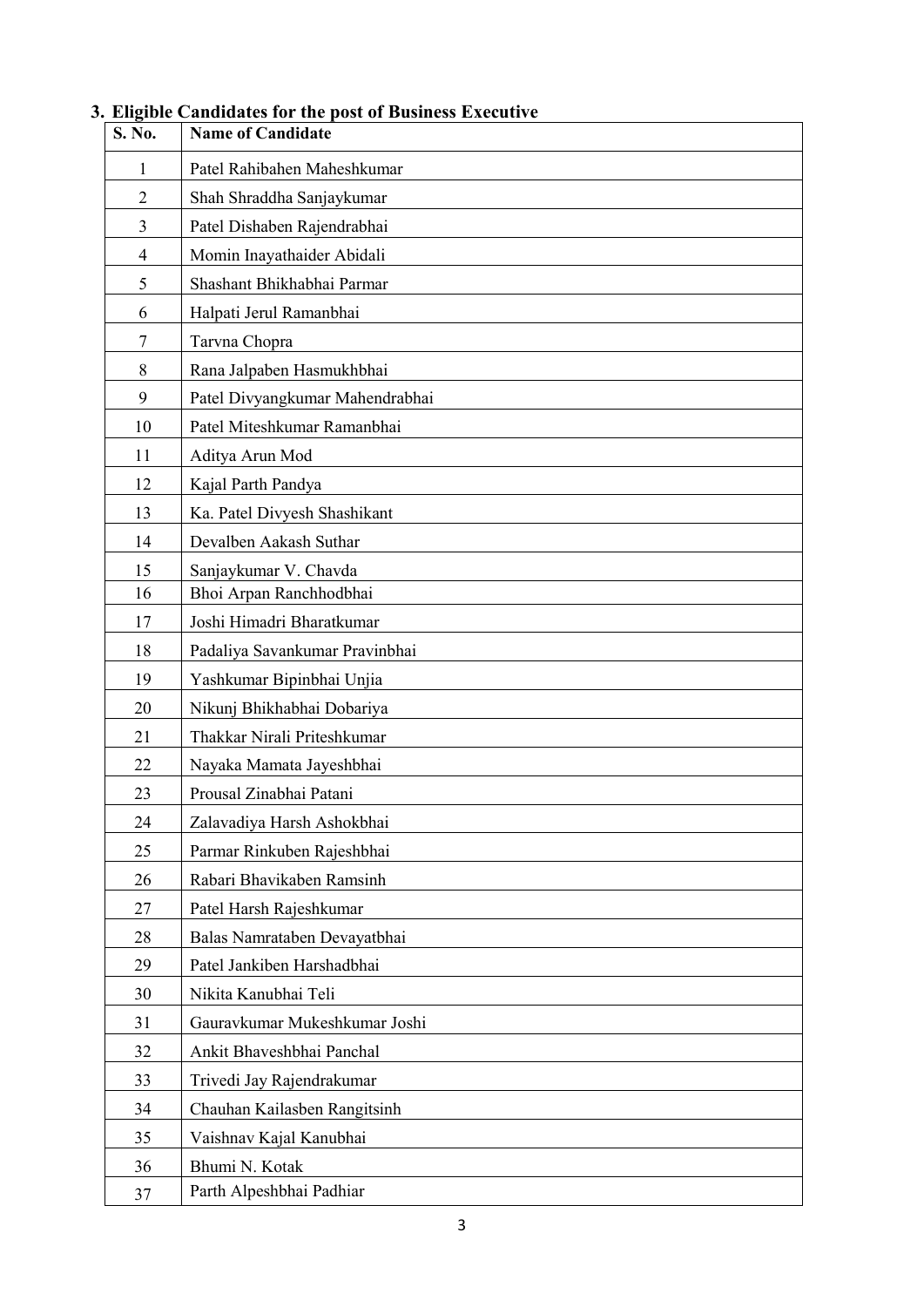| 38 | Ronak Shyamlal Chhatvani     |
|----|------------------------------|
| 39 | Vaghela Ullash Bhupendrabhai |
| 40 | Ankitkumar Maheshbhai Thakor |
| 41 | Mehta NiravKumar AtulBhai    |
| 42 | Moradiya Atulkumar Manjibhai |

### Not Eligible Candidates for the post of Business Executive

| S. No.         | <b>Name of Candidate</b>       | <b>Remarks</b>                         |
|----------------|--------------------------------|----------------------------------------|
| 1              | Shah Silkyben Sapankumar       | Not relevant PG degree                 |
| $\overline{2}$ | Jigneshkumar Bhaskarbhai Patel | Not relevant PG degree                 |
| $\overline{3}$ | Bhalagamya Shachiben Prabhudas | Age Proof Not Attached                 |
| $\overline{4}$ | Vaghela Pinalben Arvindbhai    | Age Proof Not Attached                 |
| 5              | Bhargav Ashokkumar Mehta       | Age Proof Not Attached                 |
| 6              | Chavda Chandrasinh Vijaybhai   | Not having relevant PG degree          |
| $\tau$         | Patel Dipenkumar Prafulbhai    | Not having relevant UG and PG degree   |
| 8              | Raj Siddharajsinh R.           | Not having relevant PG degree          |
| 9              | Darshana Rakesh Shukla         | Age Proof Not Attached                 |
| 10             | Chauhan Snehaben Ashokbhai     | <b>AGE EXCEED</b>                      |
| 11             | Virendrasinh Rathod            | Age Proof Not Attached                 |
| 12             | Hiteshkumar Sureshbhai Varma   | Not having relevant PG degree          |
| 13             | Chauhan Sidharth Yogendrasingh | Relevant document and certificates not |
| 14             | Ghetiya Nisha Girdharlal       | Not having relevant PG degree          |
| 15             | Somani Mansukh Dhirabhai       | Age Proof Not Attached                 |
| 16             | Patel Pratikkumar Dineshbhai   | Age Proof Not Attached                 |
| 17             | Parmar Nileshkumar Prabhudas   | Age Exceed                             |
| 18             | Patel Vishnubhai Urvishkumar   | Not having relevant PG degree          |
| 19             | Nisarg Shashikant Patel        | Age Proof Not Attached                 |
| 20             | Solanki Archana Deepsinh       | Relevant certificates not attached     |
| 21             | Patel Akshaybhai Harshadbhai   | Age Proof Not Attached                 |
| 22             | Patel Sarvam Kamleshbhai       | Age Proof Not Attached                 |
| 23             | Prerna Singh                   | Age Proof Not Attached                 |
| 24             | Shah Pratik Arvindbhai         | Age exceed                             |
| 25             | Rahul Ashokkumar Sharma        | Not Relevant PG Degree                 |
| 26             | Kajal Ashokbhai Sharma         | Not Relevant PG Degree                 |
| 27             | Kanwaljeetsinh Rana            | Relevant certificates not attached     |
| 28             | Ashfaq Khan                    | Relevant certificates not attached     |
| 29             | Parmar Swapnil Rajeshbhai      | Age Proof Not Attached                 |
| 30             | Meera Arohi Patel              | Relevant certificates not attached     |
| 31             | Shilpa D. Kori                 | Relevant certificates not attached     |
| 32             | Saumil Hiteshbahi Patel        | Relevant certificates not attached     |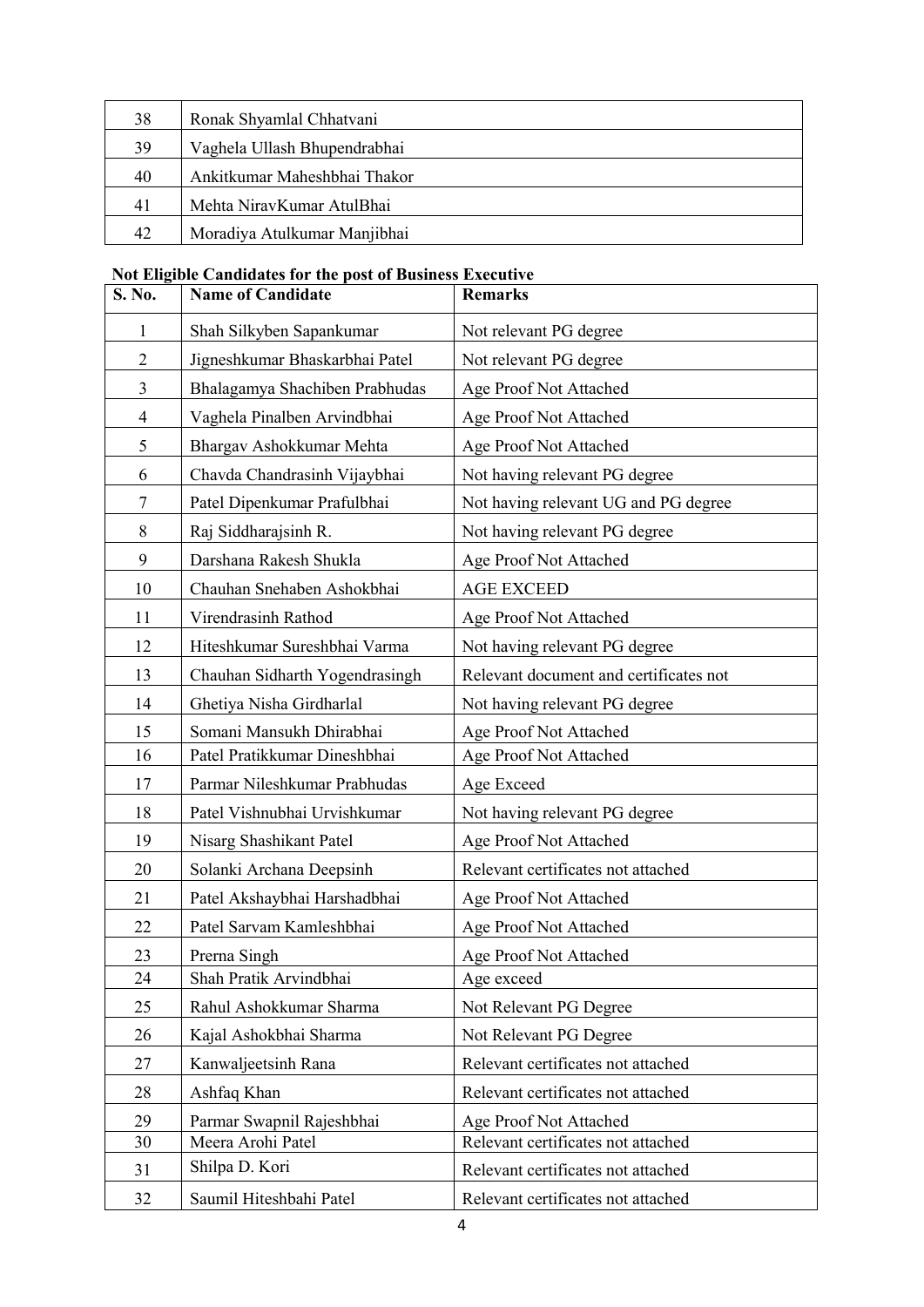| 33 | Solanki Meghdoot Tarunchandra | Age Proof Not Attached               |
|----|-------------------------------|--------------------------------------|
|    | Megha S. Makwana              | Age Proof Not Attached               |
|    | Upasna Maniyar                | Application received after last date |

## 4. Eligible Candidates for the post of Office Assistant

| Sl. No.        | <b>Name of Candidate</b>         |
|----------------|----------------------------------|
| 1              | Mistry Jigneskumar Dineshbhai    |
| $\overline{2}$ | Patel Barkha Sureshbhai          |
| $\overline{3}$ | Sandeep Dave                     |
| $\overline{4}$ | Krishnaben Keyurkumar Patel      |
| 5              | Patel Nikita Maheshkumar         |
| 6              | Parmar Darshitaben Narendrakumar |
| $\tau$         | Vaghela Bharatkuma Fatabhai      |
| 8              | Jaykumar Ishvarbhai Prajapati    |
| 9              | Bhayneshkumar Shatilal Jaday     |
| 10             | TausifKhan RafikullaKhan Pathan  |
| 11             | Bhuva Mukund Harsuhklal          |
| 12             | Pargi Digvijay Lalsinh           |
| 13             | Pandya Mitulkumar Jitendrakumar  |
| 14             | Priya Mahesh Chhagnani           |
| 15             | Himmatsinh Rajudan Gadhavi       |
| 16             | Patel Rahibahen Maheshkumar      |
| 17             | Patel Dishaben Rajendrabhai      |
| 18             | Dipeeka Sunil Gajjar             |
| 19             | Harsh Bhupendrabhai Patel        |
| 20             | Pandya Brijesh KirtiKumar        |
| 21             | Suthar Vishwa Udayankumar        |
| 22             | Halpati Jerul Ramanbhai          |
| 23             | Parmar Apekshaben Rajubhai       |
| 24             | Bansari Natvarlal Popat          |
| 25             | <b>Indrajeet Garach</b>          |
| 26             | Parmar Jayshriben Jayantibhai    |
| 27             | Bhatia Vishweshraj S.            |
| 28             | Patel Roshniben Kantilal         |
| 29             | Dharmesh Bavabhai Patel          |
| 30             | Rathod Jignasha Jalamsinh        |
| 31             | Suthar Vishrutkumar Bharatbhai   |
| 32             | Rabari Bhaveshkumar Charanbhai   |
| 33             | Padhiyar Gopalbhai Narendrasinh  |
| 34             | Damor Miteshbhai Amarsinh        |
| 35             | Padwani Surbhi Ashokkumar        |
| 36             | Rathod Krunalsinh Jayendrasinh   |
| 37             | Bhoi Jaydeep Ranchhodbhai        |
| 38             | Vikaskumar Vijaybhai Harijan     |
| 39             | Valand Vishal Dineshbhai         |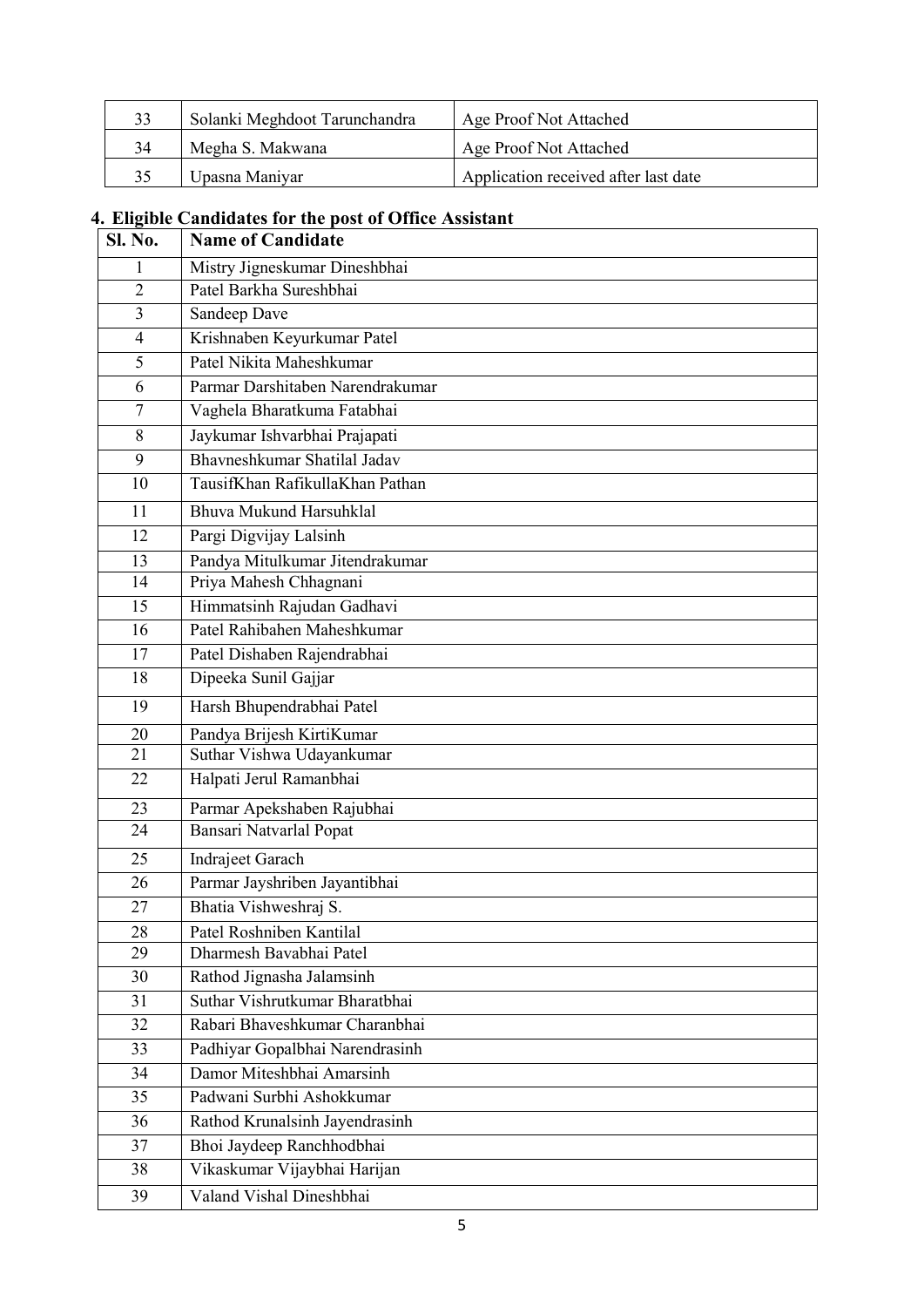| 40 | Thakor Harsh Hemant Kumar          |  |
|----|------------------------------------|--|
| 41 | Shivangi Ben. R. Lavana            |  |
| 42 | Chauhan Rakeshkumar Maganjibhai    |  |
| 43 | Chauhan Kartik Gopalbhai           |  |
| 44 | Kajal Dineshbhai Solanki           |  |
| 45 | Ka. Patel Divyesh Shashikant       |  |
| 46 | Devalben Aakash Suthar             |  |
| 47 | Parmar Gaurangkumar Ashwinbhai     |  |
| 48 | Virendrasinh Rathod                |  |
| 49 | Parmar Payal K                     |  |
| 50 | Bhoi Arpan Ranchhodbhai            |  |
| 51 | Hiteshkumar Sureshbhai Varma       |  |
| 52 | Nisha M. Prajapati                 |  |
| 53 | Nakiya Jayeshbhai Pravinbhai       |  |
| 54 | Machhi Pratiksha Naginbhai         |  |
| 55 | Mahida Vipulkumar Chandubhai       |  |
| 56 | Payan Kalabhai Bhoi                |  |
| 57 | Solanki Amitkumar Sureshbhai       |  |
| 58 | Darshikaben Gunvantbhai Brahmbhatt |  |
| 59 | Jigneshkumar Debvendrabhai Chauhan |  |
| 60 | Katariya Nikul Kishorbhai          |  |
| 61 | Padaliya Savankumar Pravinbhai     |  |
| 62 | Yashkumar Bipinbhai Unjia          |  |
| 63 | Mirani Ashikali Mansur Ali         |  |
| 64 | Gajjar Dhavalkumar Dineshbhai      |  |
| 65 | Salmabanu Mahemudbhai Sanghariyat  |  |
| 66 | Patanwadia Raju Punjabhai          |  |
| 67 | Makwana Sangita Ishwarbhai         |  |
| 68 | Nayaka Mamata Jayeshbhai           |  |
| 69 | Mistry Nishmaben Chintankumar      |  |
| 70 | Bhalodi Denisha Rajeshbhai         |  |
| 71 | Parmar Dipinbhai Ashabhai          |  |
| 72 | Gohel Maheshbhai Budhabhai         |  |
| 73 | Rana Jalpaben Hasmukhbhai          |  |
| 74 | Bariya Vinodbhai Natubhai          |  |
| 75 | Patel Vishnubhai Urvishkumar       |  |
| 76 | Parekh Yassavi Shaileshkumar       |  |
| 77 | Chauhan Arvindsinh Rangitsinh      |  |
| 78 | Chauhan Karmveersinh Kirankumar    |  |
| 79 | Hardikkumar Hartanbhai Rabari      |  |
| 80 | Parmar Rinkuben Rajeshbhai         |  |
| 81 | Chauhan Kailashben Rangitsinh      |  |
| 82 | Rabari Bhavikaben Ramsinh          |  |
| 83 | Parmar Chandrika R.                |  |
| 84 | Patel Harsh Rajeshkumar            |  |
| 85 | Kunchala Pradipdan Nareshbhai      |  |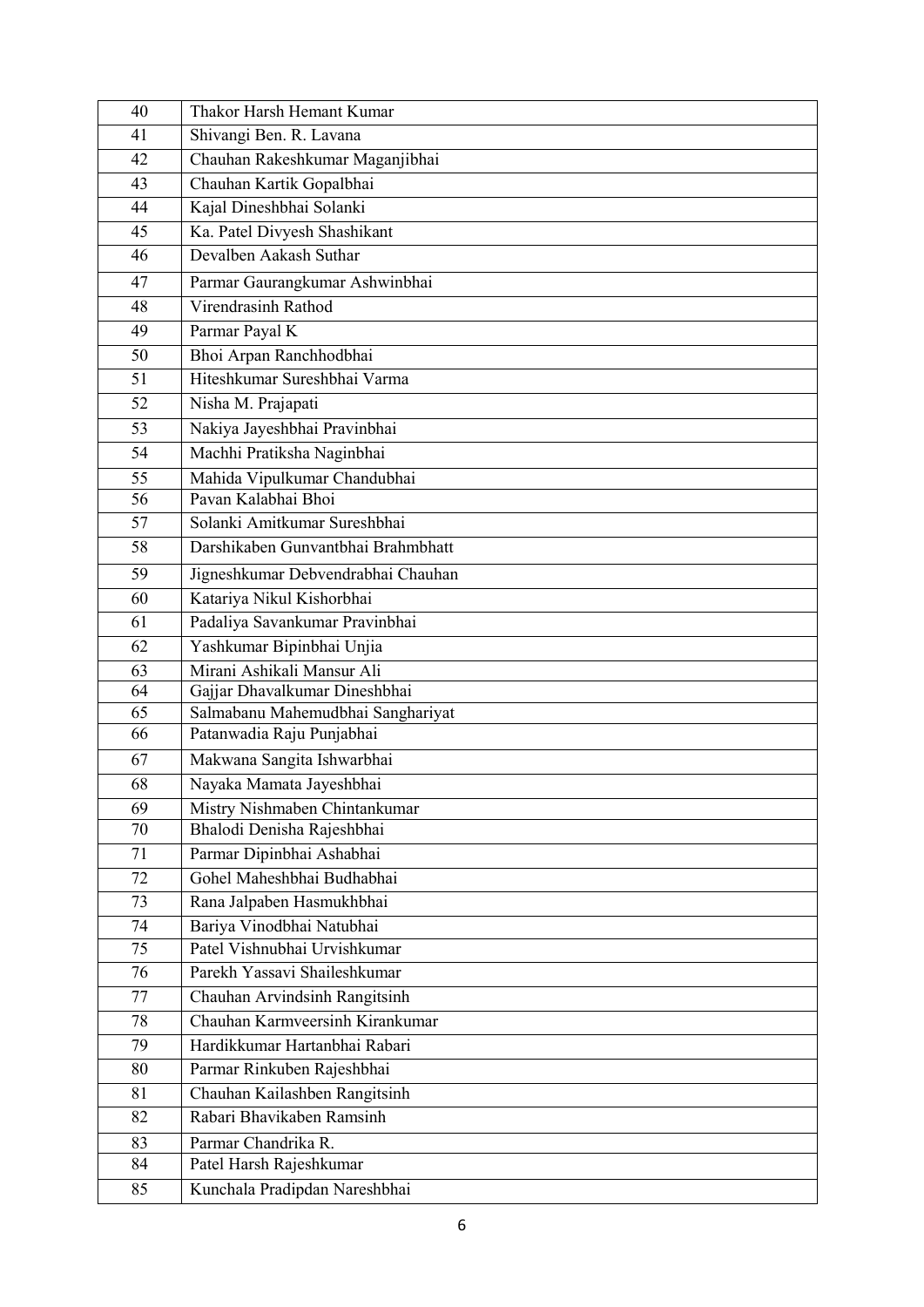| 86               | Ghantala Keyurkumar Jitubhai           |
|------------------|----------------------------------------|
| 87               | Jadeja Manishaben Gopalsingh           |
| 88               | Parmar Varsha Banesinh                 |
| 89               | Chauhan Swati Nileshbhai               |
| 90               | Khushalbhai Bhogilal Chavda            |
| 91               | Balas Namrataben Devayatbhai           |
| 92               | Patel Jankiben Harshadbhai             |
| 93               | Chaudhari Dixitakumari Chandrasinhbhai |
| 94               | Jaydip Nagarbhai Rabari                |
| 95               | Ankit Bhaveshbhai Panchal              |
| 96               | <b>Gohel Mitesh Samantsinh</b>         |
| 97               | Sharma Hardik Jagdishbhai              |
| 98               | Nikita Divyag Shah                     |
| 99               | Trivedi Jay Rajendrakumar              |
| 100              | <b>Gohel Mitesh Samantsinh</b>         |
| 101              | <b>Bhatt Pooja Bharatkumar</b>         |
| 102              | Pulkit Narendrabhai Jadav              |
| 103              | Hardik Sureshbhai Trivedi              |
| 104              | Arti Himanshu Vaseta                   |
| 105              | Vaishnav Kajal Kanubhai                |
| 106              | Parmar Saurabhkumar Shantilal          |
| 107              | Gida Shivraj Rambhai                   |
| 108              | Bhatt Sanket Bhupeshbhai               |
| 109              | Parth Pravinkumar Pandya               |
| 110              | Rathod Hiren J.                        |
| 111              | Parth Alpeshbhai Padhiar               |
| 112              | Saumil Hiteshbahi Patel                |
| $\overline{113}$ | Vasim Saifmohammad Vahora              |
| 114              | Vaghela Ullash Bhupendrabhai           |
| 115              | Mehta NirayKumar AtulBhai              |
| 116              | Khasiya Jaypal Dipakbhai               |
| 117              | Vasava Gayatri Ishwarbhai              |

## Not Eligible Candidates for the post of Office Assistant

| S. No. | <b>Name of Candidate</b>         | <b>Remarks</b>                     |
|--------|----------------------------------|------------------------------------|
|        | Rana Dipika Dharmesh             | <b>AGE EXCEED</b>                  |
| 2      | Jigneshkumar Bhaskarbhai Patel   | Age Proof Not Attached             |
| 3      | Pratikkumar ArunKumar Vaghela    | Age Proof Not Attached             |
| 4      | Vaghela Pinalben Arvindbhai      | Age Proof Not Attached             |
| 5      | Prajapati Payalben Chandreshbhai | Relevant certificates not attached |
| 6      | Beenaben Yogeshkumar Patel       | <b>AGE EXCEED</b>                  |
| 7      | Bhargav Ashokkumar Mehta         | Age Proof Not Attached             |
| 8      | Jani Ankit Pratapbhai            | Age Proof Not Attached             |
| 9      | Mayuri Govind Sarang             | Age Proof Not Attached             |
| 10     | Shailesh Pravinbhai Prajapati    | Relevant certificates not attached |
| 11     | Chavda Chandrasinh Vijaybhai     | Age Proof Not Attached             |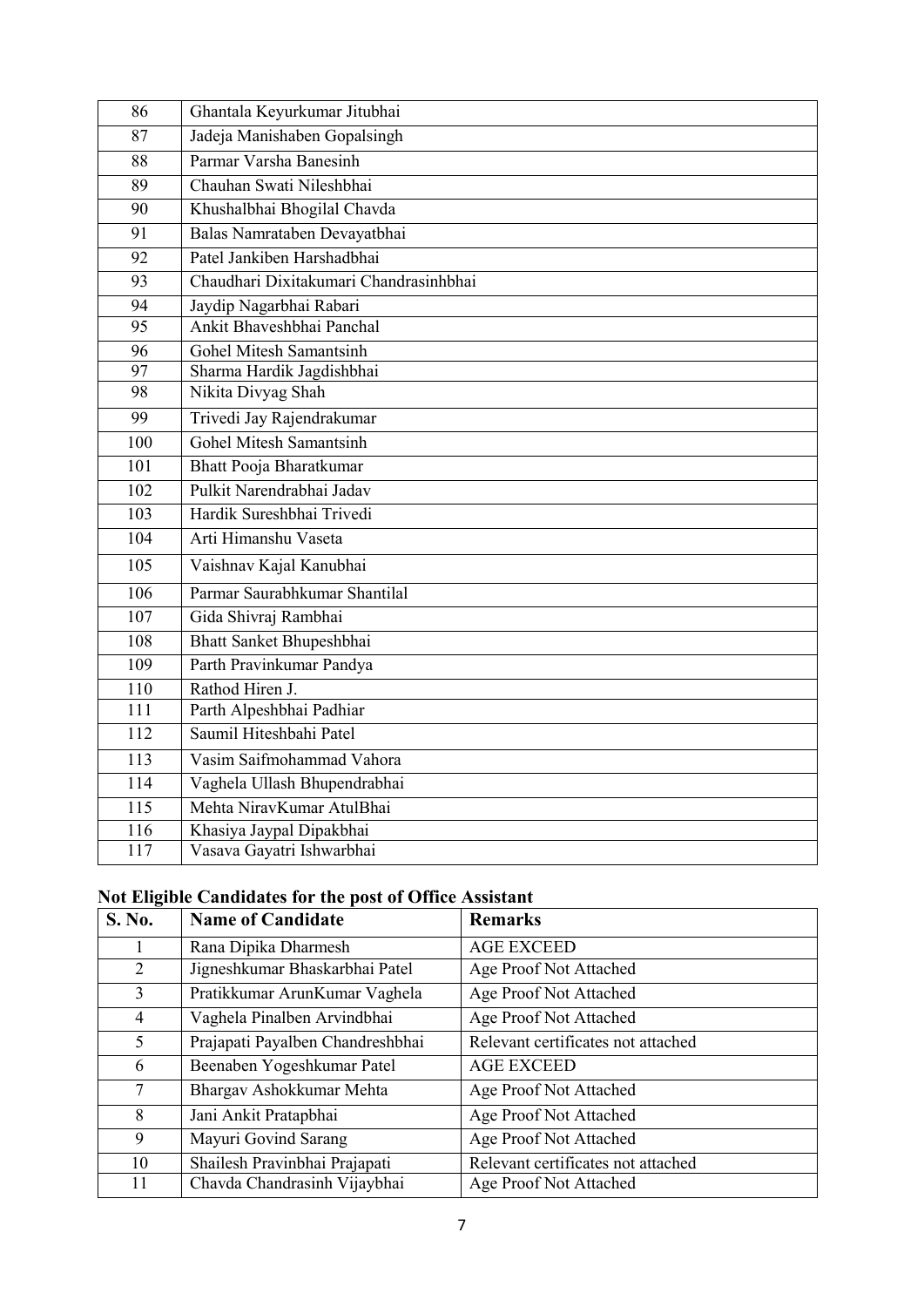| 12 | Vaghela Tanujkumar Jagdishbhai    | Age Proof Not Attached             |
|----|-----------------------------------|------------------------------------|
| 13 | Ketanbhai Ishwarbhai Parekh       | <b>AGE EXCEED</b>                  |
| 14 | Himisha Shashikant Sukhadiya      | Age Proof Not Attached             |
| 15 | Raj Siddharajsinh R.              | Age Proof Not Attached             |
| 16 | Dipak Joseph Pateliya             | Age Proof Not Attached             |
| 17 | Rana Rutul Minesh                 | Age Proof Not Attached             |
| 18 | Kajal Parth Pandya                | Age Proof Not Attached             |
| 19 | Mansuri Khushbu Aiyubbhai         | Age Proof Not Attached             |
| 20 | Saiyad Rubinabanu Sabirali        | Age Proof Not Attached             |
| 21 | Dineshbhai Ramanbhai Gohel        | <b>AGE EXCEED</b>                  |
| 22 | Patel Mittalben Pravinbhai        | <b>AGE EXCEED</b>                  |
| 23 | Dipkumar Ajaybhai Patel           | Relevant certificates not attached |
| 24 | Shivam Vallabhbhai Moradia        | Age Proof Not Attached             |
| 25 | Vaghela Chunibhai Anant           | Relevant certificates not attached |
| 26 | Gohel Puja V                      | Age Proof Not Attached             |
| 27 | Patel Mrugenkumar Mahendrabhai    | Age Proof Not Attached             |
| 28 | Vandana Navik Surani              | Relevant certificates not attached |
| 29 | Patel Bhautikkumar mahendrabhai   | Age Proof Not Attached             |
| 30 | Jyoti G Gupta                     | Age Proof Not Attached             |
| 31 | Abhishek Harishbhai Kotadiya      | Age Proof Not Attached             |
| 32 | Patel Akshaybhai Harshadbhai      | Age Proof Not Attached             |
| 33 | Sarvam K Patel                    | Age Proof Not Attached             |
| 34 | Bhargavkumar Ravjibhai Thakor     | Relevant certificates not attached |
| 35 | Rahul Ashokkumar Sharma           | Age Proof Not Attached             |
| 36 | Kajal Ashokbhai Sharma            | Age Proof Not Attached             |
| 37 | Shweta Rajesh Vishwakarma         | Age Proof Not Attached             |
| 38 | Parmar Unnatiben Kantilal         | Age Proof Not Attached             |
| 39 | Padhiyar Ravindrakumar Govindbhai | Age Proof Not Attached             |
| 40 | Dharmishtha Sureshbhai Dangar     | Age Proof Not Attached             |
| 41 | Sapan Maheshbhai Dave             | Age Proof Not Attached             |
| 42 | Shilpa D. Kori                    | Relevant certificates not attached |
| 43 | Patel Hardik Virendrabhai         | Age Proof Not Attached             |
| 44 | Azad Rajanikant Joitabhai         | Age Proof Not Attached             |

## 5. Eligible Candidates for the post of Support Staff

| <b>S. No.</b> | <b>Name of Candidate</b>         |
|---------------|----------------------------------|
|               | Patel Nikita Maheshkumar         |
| 2             | Parmar Darshitaben Narendrakumar |
| 3             | Pratikkumar ArunKumar Vaghela    |
| 4             | Darji Yash Kalpeshkumar          |
| 5             | Patel Krishnaben Sureshbhai      |
| 6             | Pargi Digvijay Lalsinh           |
| 7             | Pateliya Rajan Kumar Sukhabhai   |
| 8             | Patel Dishaben Rajendrabhai      |
| 9             | Talpada Pankajkumar Punambhai    |
| 10            | Prajapati Payalben Chandreshbhai |
| 11            | Pandya Brijesh KirtiKumar        |
| 12            | Jani Ankit Pratapbhai            |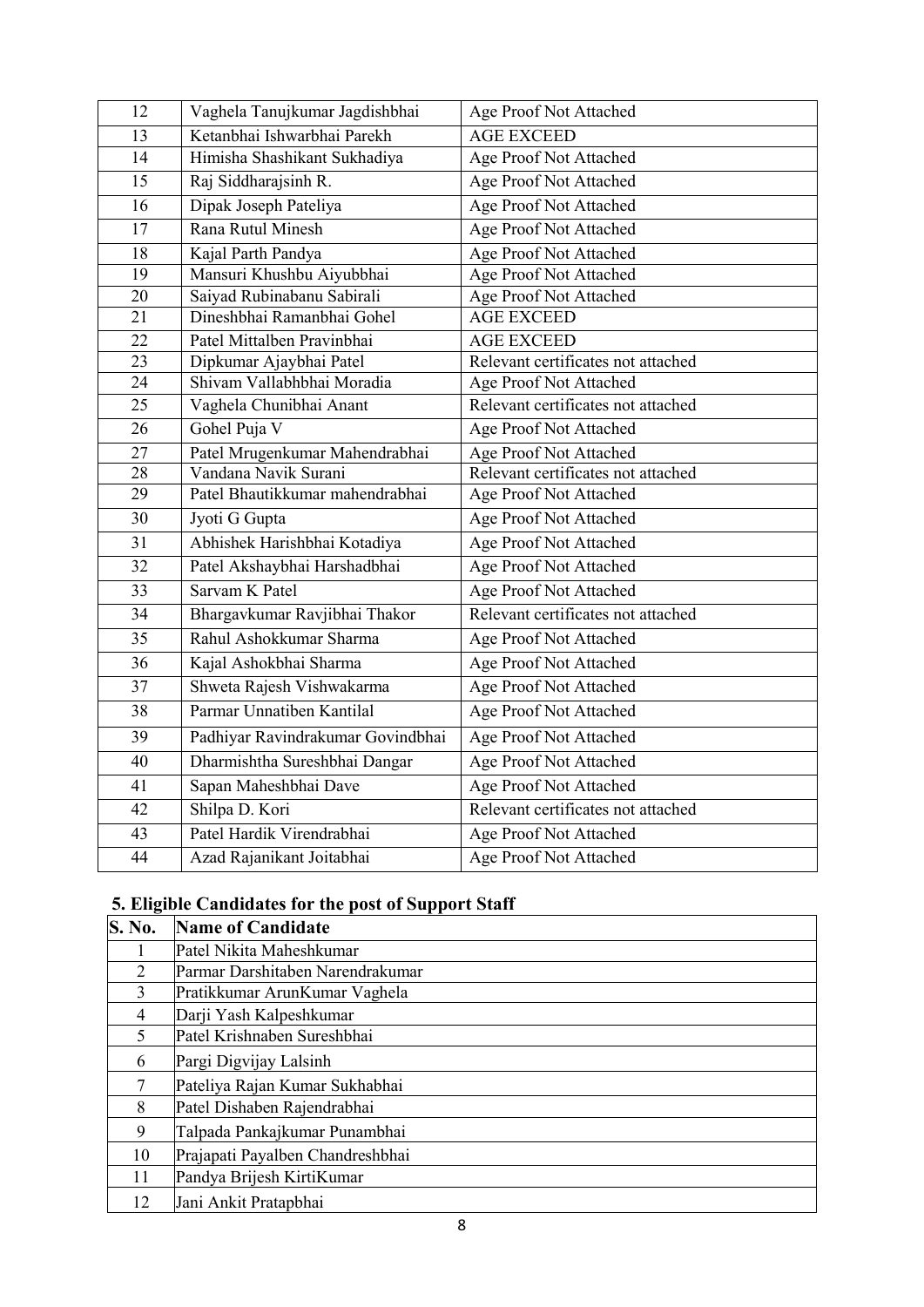| 13       | Parmar Apekshaben Rajubhai                                       |
|----------|------------------------------------------------------------------|
| 14       | Bansari Natvarlal Popat                                          |
| 15       | Sandhyben Bhupendrabhai Makwana                                  |
| 16       | Gauravkumar Dineshbhai Makwana                                   |
| 17       | Garach Harsh Bharat                                              |
| 18       | Dipenkumar Prafulbhai Patel                                      |
| 19       | Parmar Jayshriben Jayantibhai                                    |
| 20       | Parmar Ashok Dungarbhai                                          |
| 21       | Bhatia Vishweshraj S.                                            |
| 22       | Patel Roshaniben Kantilal                                        |
| 23       | Patel Dharmesh Bavabhai                                          |
| 24       | Rathod Jignasha Jalamsinh                                        |
| 25       | Padhiyar Gopalbhai Narendrasinh                                  |
| 26       | Devraj Bhupatbhai Sindhau                                        |
| 27       | Damor Miteshbhai Amarsinh                                        |
| 28       | Priteshkumar Ashokkumar Vyas                                     |
| 29       | Bhoi Jaydeep Ranchhodbhai                                        |
|          | Moin Mahamadhanifbhai Shaikh                                     |
| 30       |                                                                  |
| 31       | Valand Vishal Dineshbhai                                         |
| 32       | Thakor Harsh Hemant Kumar                                        |
| 33       | Chauhan Rakeshkumar Maganjibhai                                  |
| 34<br>35 | Chauhan Kartik Gopalbhai                                         |
| 36       | Kajal Dineshbhai Solanki                                         |
| 37       | Dilipkumar Bhanuprasad Bhoi<br>Jayeshkumar B. Parmar             |
| 38       |                                                                  |
| 39       | Ka. Patel Divyesh Shashikant<br>Alhajali M. Saiyad               |
| 40       | Devalben Aakash Suthar                                           |
| 41       | Mansuri Khushbu Aiyubbhai                                        |
| 42       | Parmar Gaurangkumar Ashwinbhai                                   |
| 43       | Parmar Payal K                                                   |
| 44       | Bhoi Arpan Ranchhodbhai                                          |
| 45       | Nisha M. Prajapati                                               |
| 46       | Nakiya Jayeshbhai Pravinbhai                                     |
| 47       | Padhiyar Harshilbhai Jitendrabhai                                |
| 48       | Mahida Vipulkumar Chandubhai                                     |
| 49       | Poonam B. Bolake                                                 |
| 50       | Machhi Pratiksha Naginbhai                                       |
| 51       | Rawal Arunkumar Gunvantbhai                                      |
| 52       | Pavan Kalabhai Bhoi                                              |
| 53       | Solanki Amitkumar Sureshbhai                                     |
|          | Darshikaben Gunvantbhai Brahmbhatt                               |
| 54       |                                                                  |
| 55<br>56 | Jigneshkumar Debvendrabhai Chauhan<br>Mirani Ashikali Mansur Ali |
|          |                                                                  |
| 57       | Gajjar Dhavalkumar Dineshbhai                                    |
| 58       | Vasava Ashishkumar Karsanbhai                                    |
| 59       | Patanwadia Raju Punjabhai                                        |
| 60       | Makwana Sangita Ishwarbhai                                       |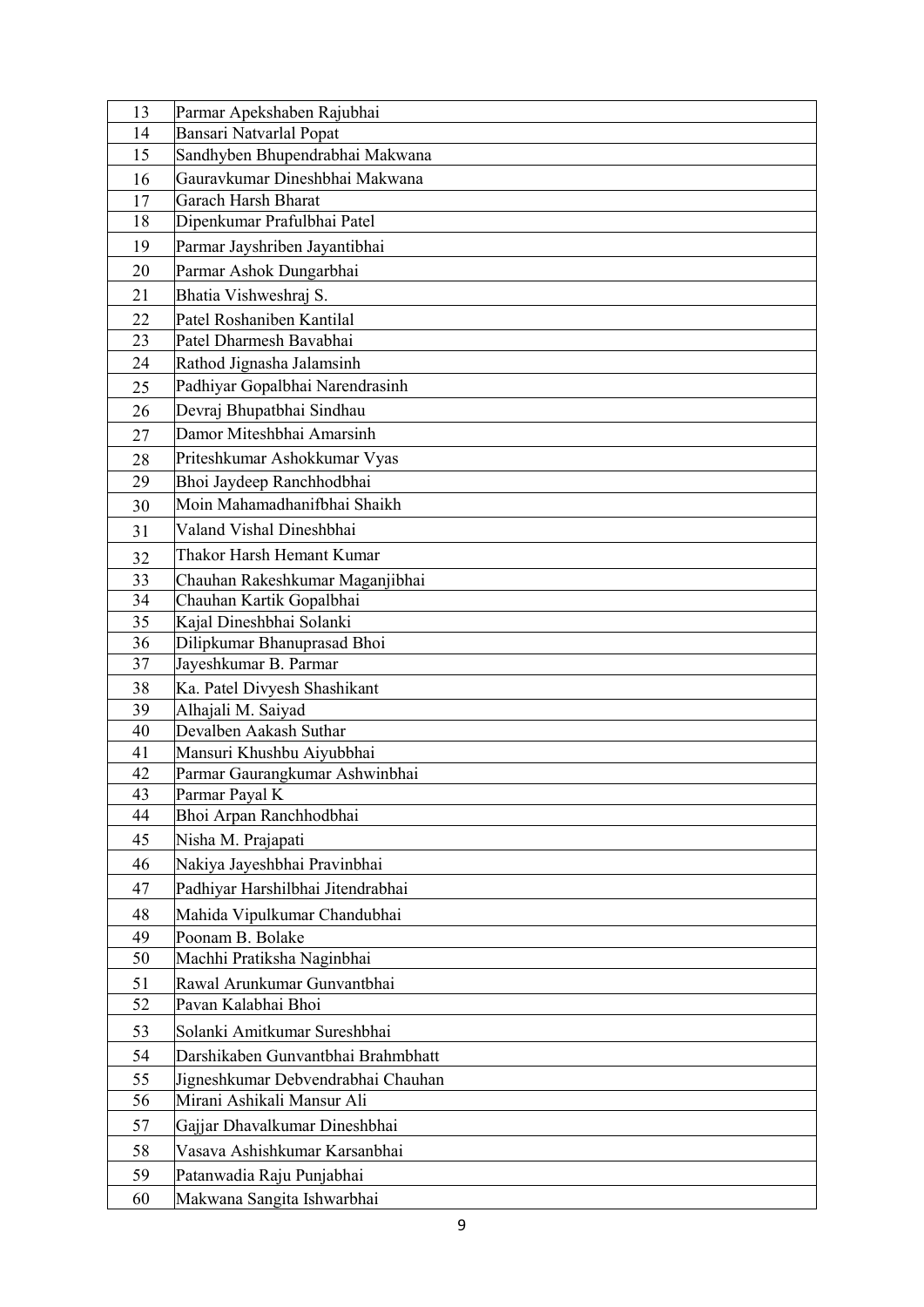| 61 | Nayaka Mamata Jayeshbhai           |
|----|------------------------------------|
| 62 | Mistry Nishmaben Chintankumar      |
| 63 | Bhalodi Denisha Rajeshbhai         |
| 64 | Parmar Dipinbhai Ashabhai          |
| 65 | Gohel Maheshbhai Budhabhai         |
| 66 | Nitin Dhanibhai devganiya          |
| 67 | Bariya Vinodbhai Natubhai          |
| 68 | Parekh Yassavi Shaileshkumar       |
| 69 | Chauhan Arvindsinh Rangitsinh      |
| 70 | Chauhan Karmveersinh Kirankumar    |
| 71 | Chauhan Kailashben Rangitsinh      |
| 72 | Patel Harsh Rajeshkumar            |
| 73 | Vaghela Indrajeetsinh Jashvantsinh |
| 74 | Parmar Varsha Banesinh             |
| 75 | Jaydip Nagarbhai Rabari            |
| 76 | Ankit Bhaveshbhai Panchal          |
| 77 | Pavan Kalabhai Bhoi                |
| 78 | Rabari Gaurang Ramsinhbhai         |
| 79 | <b>Gohel Mitesh Samantsinh</b>     |
| 80 | Sharma Hardik Jagdishbhai          |
| 81 | Chiragkumar Parmar                 |
| 82 | Bhumi Sachunkumar Parekh           |
| 83 | Shweta Rajesh Vishwakarma          |
| 84 | Talpada Tirth Dhirenbhaikumar      |
| 85 | Parmar Saurabhkumar Shnatilal      |
| 86 | Gida Shivraj Rambhai               |
| 87 | Prajapati Vipulkumar Babubhai      |
| 88 | Rathod Anvarkha Yavarkha           |
| 89 | Bhatt Sanket Bhupeshbhai           |
| 90 | Parth Alpeshbhai Padhiar           |
| 91 | Thakor Sudhirbhai Ravjibhai        |
| 92 | Vasim Saifmohammad Vahora          |
| 93 | Jigar Manilal Parmar               |
| 94 | Hemuben Bipinchandra Thakor        |
| 95 | Mehta NiravKumar AtulBhai          |
| 96 | Khasiya Jaypal Dipakbhai           |
| 97 | Vasava Gayatri Ishwarbhai          |
| 98 | Chavda Nikita Dhirubhai            |

## Not Eligible Candidates for the post of Support Staff

| <b>S. No.</b> | <b>Name of Candidate</b>       | <b>Remarks</b>                     |
|---------------|--------------------------------|------------------------------------|
|               | Jigneshkumar Bhaskarbhai Patel | Age Proof Not Attached             |
|               | Vaghela Pinalben Arvindbhai    | Age Proof Not Attached             |
|               | Beenaben Yogeshkumar Patel     | <b>AGE EXCEED</b>                  |
| 4             | Bhargav Ashokkumar Mehta       | Age Proof Not Attached             |
|               | Shailesh Pravinbhai Parjapati  | Relevant certificates not attached |